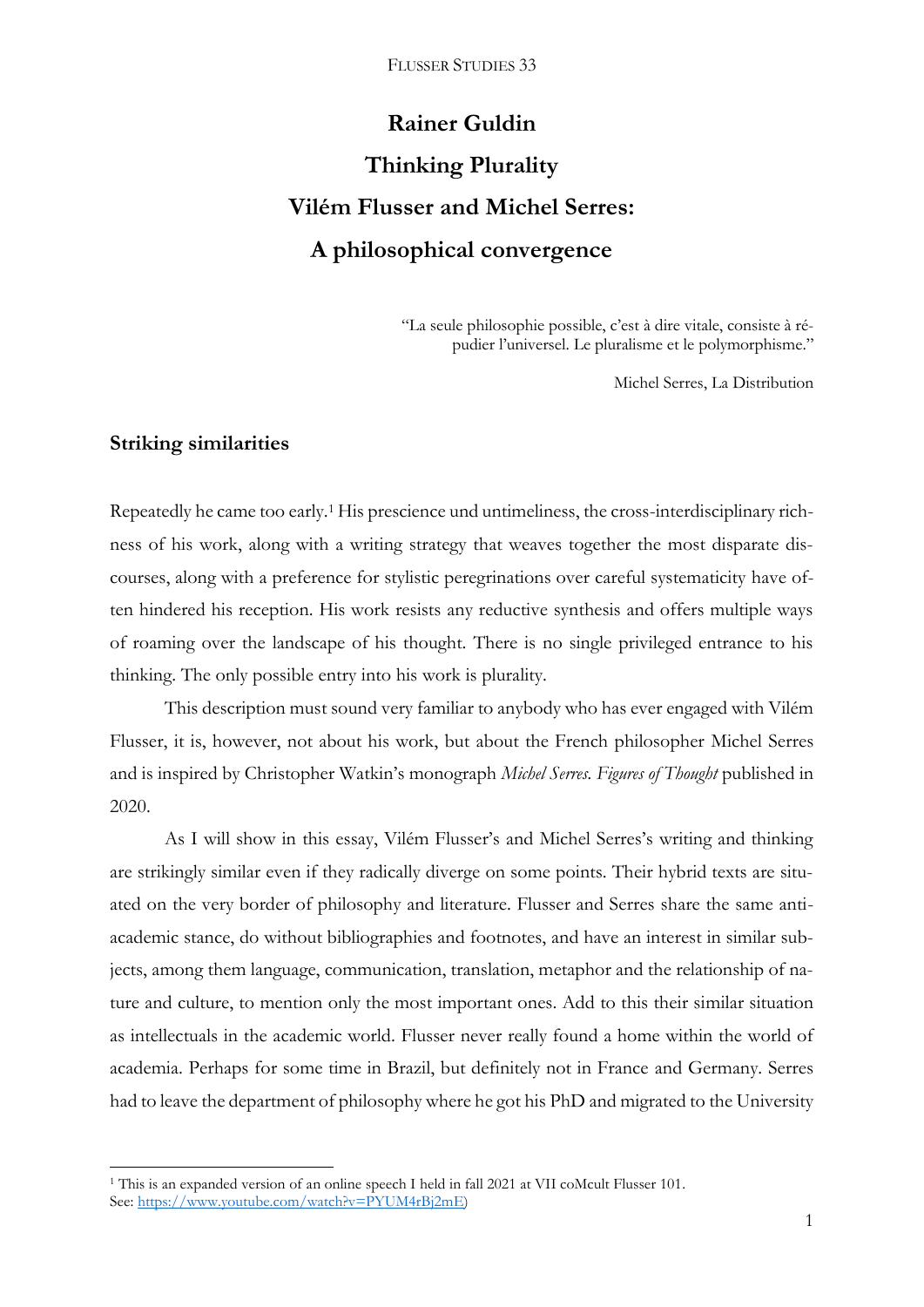of Stanford where he found a haven thanks to another exile, the French philosopher and historian René Girard. However, despite their marginal position they both became prominent in the course of their career, enjoying a fame that clearly transcends the closed circuits of the academic world.

Surprisingly enough, Vilém Flusser and Michel Serres have never met personally, despite the fact that they were both living in France in the 1970s and 1980s. They have not influenced each other in any explicit way, perhaps with the exception of some of Flusser's texts written in the late 1980s, in which the metaphor of the cloud from the mid-1970s on that is also of central importance to Serres makes a sudden appearance.

I have come across one single brief explicit mention of Serres's work in the *Bochumer Vorlesungen* published posthumously. Flusser discusses Serres's interpretation of Lucretius' notion of c*linamen* which he developed in *La naissance de la physique dans le texte de Lucrèce. Fleuves et turbulences* (Serres 1977). Possibly Flusser had a general knowledge of the work or read about it somewhere else. Whatever the case may be, the following quotation reinterprets Serres' epistemological program in strictly Flusserian terms, highlighting the calculatory dimension of the modern worldview and the absurdity of human existence. "Michel Serres, ein französischer Denker, hat vor allem Lukrez einer genauen Untersuchung unterzogen. Es interessierte ihn erst einmal dieses minimale Abweichen: Was meint das, daß ein Tropfen minimal – *minime*, sagt Lukrez – von seiner Bahn abweicht? Für Serres ist das der Anfang einer kalkulatorischen Denkart. […] Serres meint, daß sei nicht nur der Beginn der Wahrscheinlichkeitsrechnung […]. Es ist eine Weltanschauung, die davon ausgeht, dass die Welt absurd ist […], daß eben nichts dahinter steht."(Flusser 2009: 214-5) For Serres, the world we live in is not absurd but full of interacting and communicating flows of meaning encompassing both the cultural and the material world, as well as our mind and our body.

Flusser must have come into contact with Serres's thinking at a certain point. At this point of my research, however, I cannot tell exactly when and how this intellectual meeting took place. It is possible that Flusser never read any books by Serres, but got to know him solely through the work of someone else. There are no books by Serres in Flusser's *Reisebibliothek* in the Flusser-Archive in Berlin. The archive lists one book on chaos and fractal structures: Friedrich Cramer's *Chaos und Ordnung. Die komplexe Struktur des Lebendigen* (Cramer 1989). However, Cramer does not mention Serres but discusses the mathematical models developed by the American meteorologist E. N. Lorenz. There are only two short passages on weather in the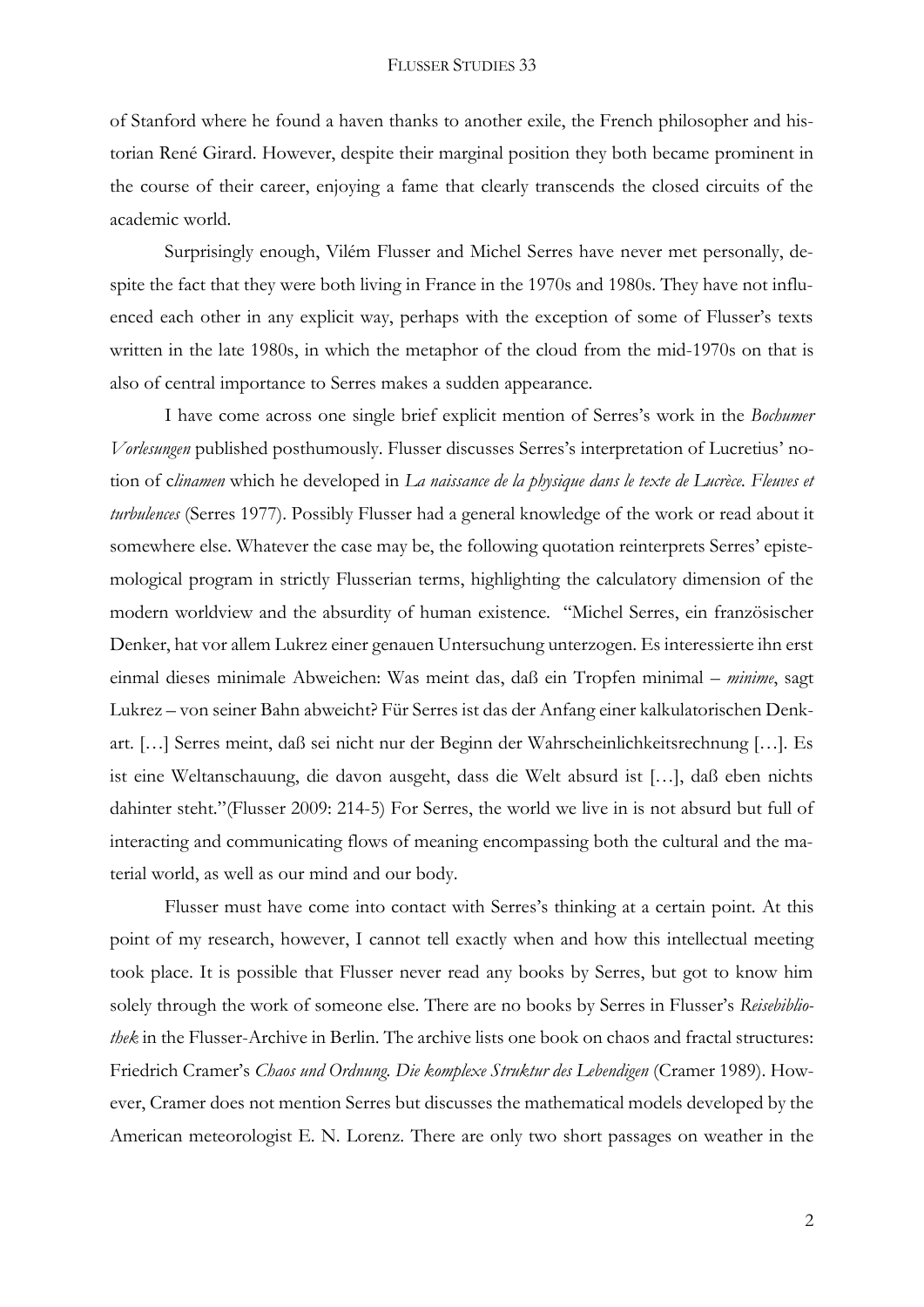book (Cramer 1989: 159 and 250), but no mention of the fractality of clouds, which in turn plays a major role in Serres' understanding of chaos theory.

In the *Bochumer Vorlesungen* that were held in 1991, two years after the publication of Cramer's book, Flusser briefly discussed fractal arithmetic, the fractal structure of coast-formations and the self-similarity of cloud formations. He even refers to Leibniz and Pascal two major influences in Serres' work (Flusser 2009: 220-221). In this sense, there are numerous possible links or points of contact to be made out, but nothing substantial.

This is surely one of the reasons why research on Flusser does not engage with Serres's philosophy and Serres scholars completely ignore Flusser's work. However, as I want to show in this essay, there are many striking similarities in their thinking that call for a dialogue between the two philosophers, a dialogue that could enrich both the academic research on Flusser and Serres, opening up new unexpected perspectives. Besides the notion of plurality and the thinking process associated with it, which I am exploring in this, essay, there are many other convergences. Both thinkers are interested in translation and transformation, in the use of metaphors as creative devices and in communication processes. The metaphors of the bridge and the labyrinth play a central role in their thinking, and they both make use of the metaphors of the wind and the cloud.<sup>2</sup>

I want to initiate this long overdue dialogue, in the hope that others will feel inspired enough to pursue this path of enquiry. In view of the shortness of my intervention, I can only discuss two central aspects of this surprising but highly inspiring intellectual conjunction: the notion of plurality that arises from the movement of their thought and the synthesis they strive to achieve.

By comparing the thought of the two philosophers and by creating possible bridges, I am applying a strategy that is essential for both philosophers. Flusser and Serres think in terms of relationship. For Serres relation precedes being. "I only describe relationships", he explains in an interview with Bruno Latour (Serres & Latour 1995:127). Similarly, in "On Edmund Husserl", Flusser emphasizes the primacy of relations. Taken individually, both subject and object are only abstract extrapolations of a concrete act of cognition. The primary moment is always a concrete relationship between the knower and the known. It is therefore the task of epistemology to explain how this dynamic relationship of knowledge comes about.

**.** 

<sup>2</sup> I am presently working on a philosophy of the wind where I discuss this specific relationship more in detail. See also Guldin 2006, 2009 and 2020.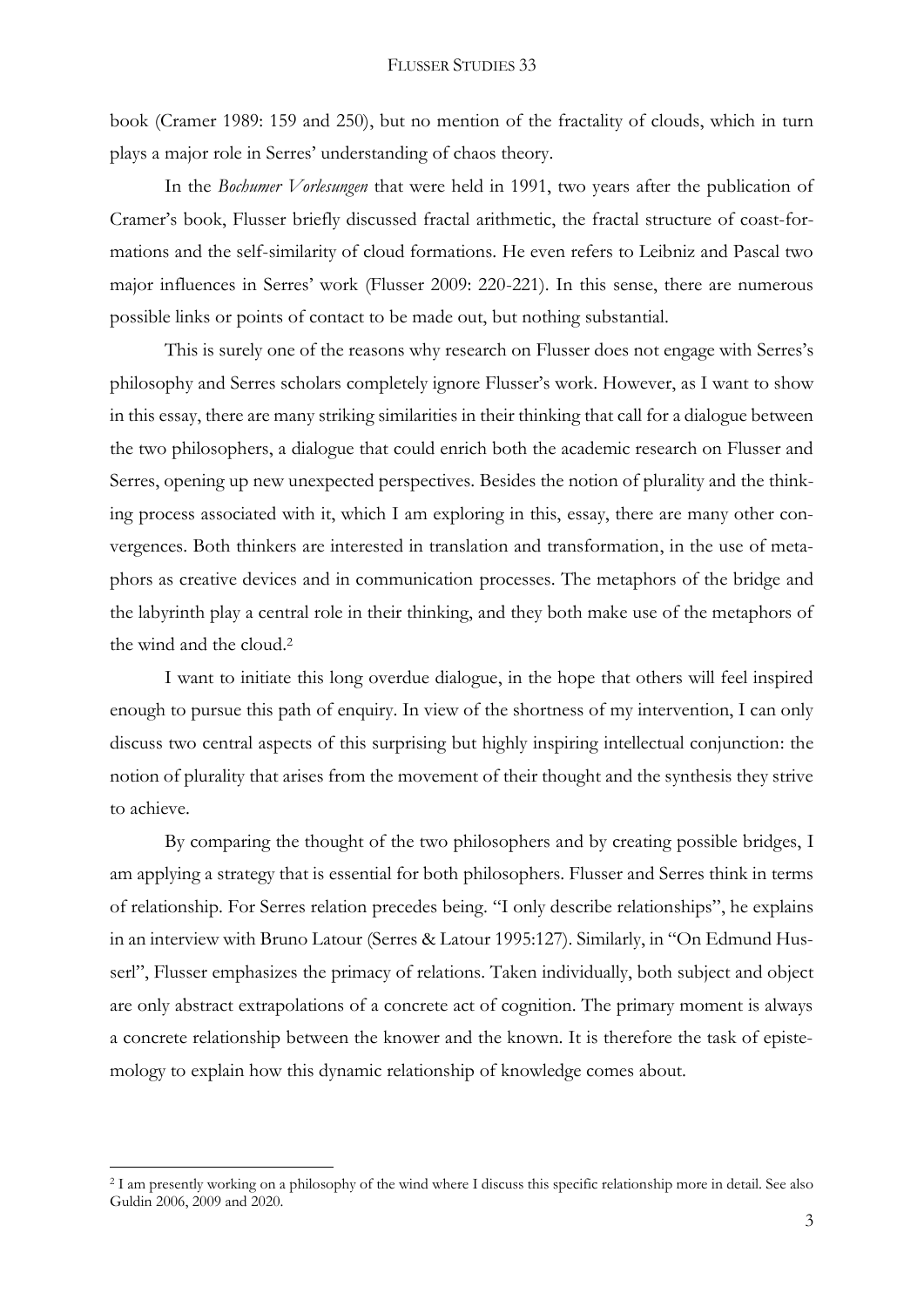A fundamental difference has to be pointed out here. Serres's main interest is above all in the possible relationships between discourses and disciplines. Flusser, on the other hand, defines relationship mainly in terms of an epistemological stance, the relationship between subject and object. The other aspect plays a secondary role. In "Nomaden" he writes: "Die Zeit nach dem Zweiten Weltkrieg hat uns gelehrt, den harten Dingen und den noch härteren Menschen kein Vertrauen zu schenken, sondern durch sie hindurchzuschauen. Und dabei haben wir hinter der scheinbaren objektiven Härte das eigentlich Konkrete erblickt, nämlich die Beziehung." (Flusser 2020: 151)

The importance of thinking in relationships explains Flusser's and Serres's common interest in metaphors and translation processes, two different, but related ways of bridge-building, a metaphor both thinkers particularly favour.<sup>3</sup> To use one of Serres's key terms, bridge building is about "federating" different facets of reality (Fig. 8). He generally uses the verb *ponter*, to bridge, *überbrücken*, which highlights the dynamic dimension. For Flusser, bridge building is essentially *Sinngebung*, projecting of sense onto the world.

## **Imagining Plurality**

Let me begin with the different ways, in which the two philosophers describe the process of thinking and the notion of plurality that ensues from it. Flusser and Serres conceive of their thinking in terms of a movement across a heterogeneous space. For both of them, thinking is not a linear progression that moves straight ahead along a simple line, but a journey full of meandering and surprising twists and turns, which can lead back on its tracks. To describe this complex movement, Flusser uses the spatial metaphors of the circle and the spiral and Serres the metaphors of a random stroll across a landscape, a *randonnée* (Fig. 7), and the wild flight of a wasp. As you would expect from thinkers emphasizing a general principle of plurality, they have also used other metaphors.

Flusser was a passionate chess-player. To describe his thinking he also availed himself of the metaphor of the knight's move, which highlights the rational strategy of the thinkerwriter as a player. The knight's move denies simple linear movement. Compared to other chess pieces, its motion is unique: the knight can move two squares vertically and one square horizontally, or two squares horizontally and one square vertically. In this way, it has as many as

1

<sup>&</sup>lt;sup>3</sup> I will come back to his aspect in a forthcoming essay.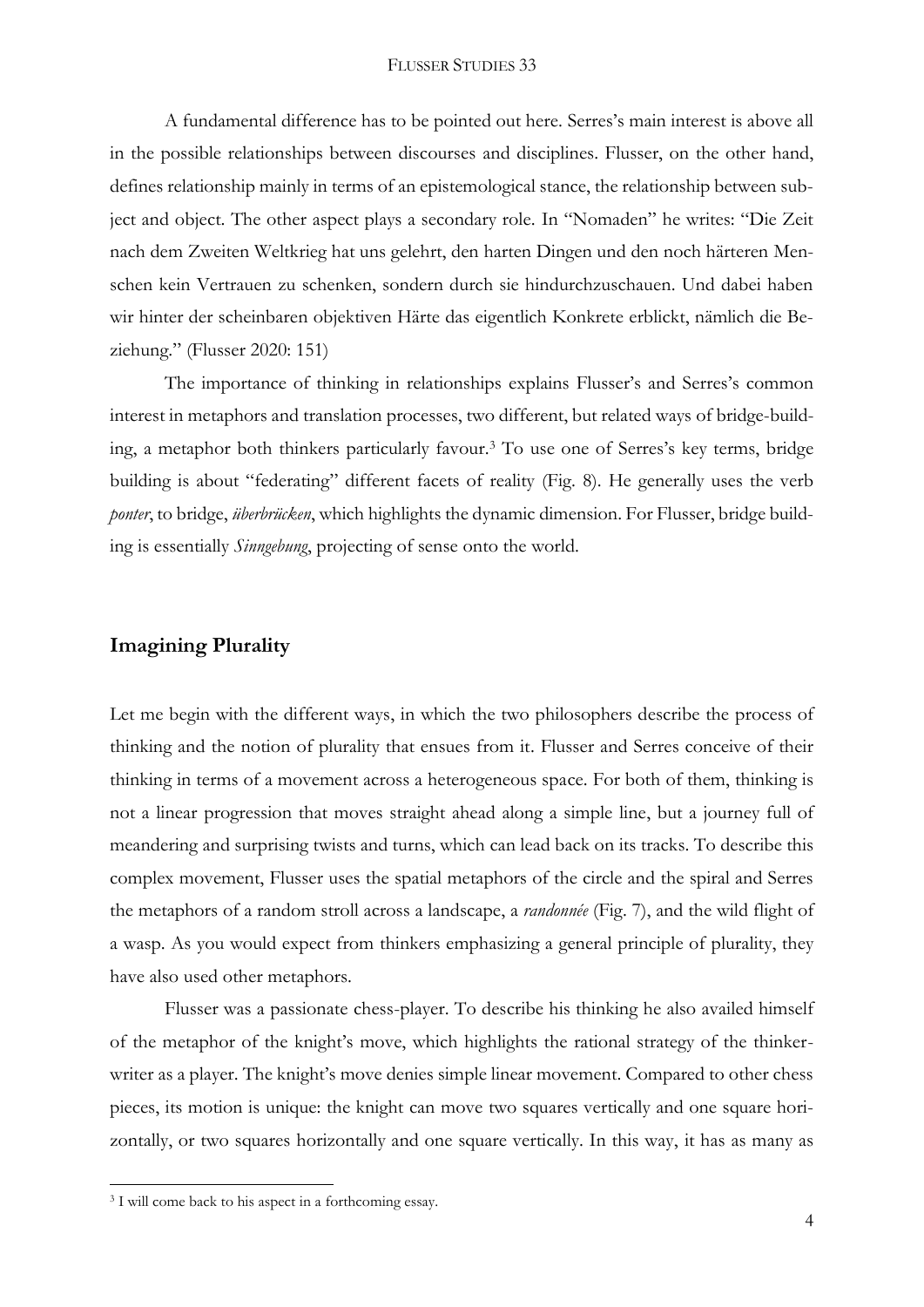eight different moves that cover a circular space of 360°. It can move left or right, as well as sideways, forwards and backwards (Fig. 1). The knight' motion is not along a continuous line as that of the rook or the bishop, and often implies jumping over another piece. It is a quick surprising move, based on a flash of insight that adequately pictures Flusser's own intellectual *ars combinatoria* akin to the Baroque notions of *concordia discors* and *discordia concors*, the thought provoking combination of that which seems far apart and the conflictual juxtaposition of that which seems similar. As we shall see, the knight's move shares an essential trait with the other metaphors I am discussing here: as a non-linear movement, it implies discontinuity and rupture.



Another of Serres's spatial metaphors for the thinking process is that of the baker equation, which in many ways echoes Flusser's own combination of the disparate. Through constant folding, unfolding and refolding of a plane of dough, that which was far apart suddenly lies next to each other and that which seemed familiarly close ends up being at opposite ends (Fig. 2). Serres explicitly links the metaphor of the baker equation to that of the wild flight of a fly. A fly does not follow a straight line but performs a dipsy-doodle, a zigzagging movement, going left and right, up and down, forward and backward again (Fig. 9).

"Follow the flight pattern of a fly. Doesn't time sometimes flow according to breaks and bends that this flight seems to follow or invent? Likewise, my book *Rome* describes in its own way the baker's transformation … a certain folding of a half a plane of dough … produces a design precisely comparable to the flight of the fly or the wasp, the one Verlaine in his famous sonnet describes as drunk from his crazy flight. ... This is an extremely complex design, incomprehensible and appearing chaotic and random, but made admirably understandable by the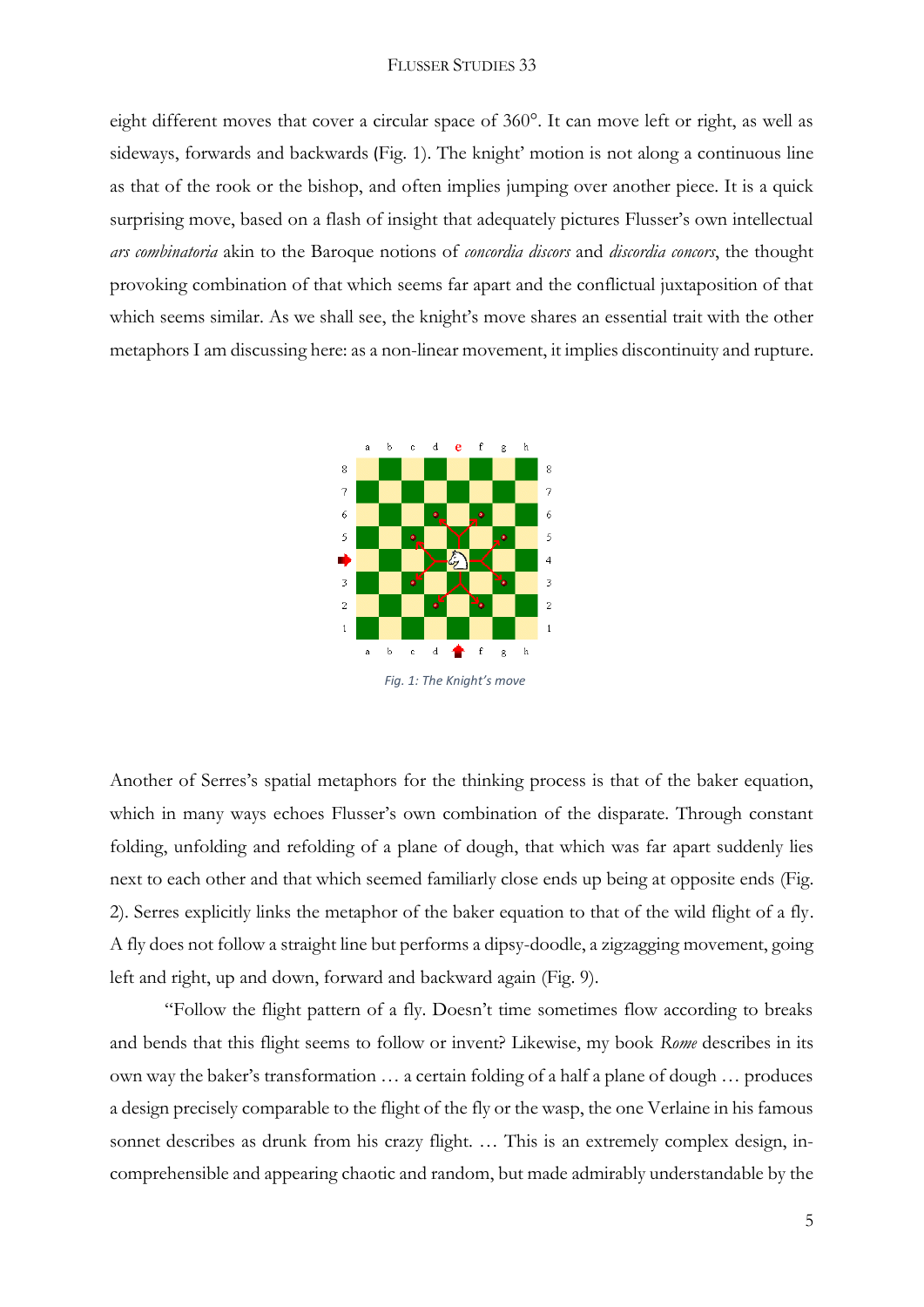movements of the baker kneading his dough. He makes folds; he implicates something that his movement then explicate. The most simple and mundane gestures can produce very complicated curves" (ibid.: 64-5).



 *Fig. 2: Folding, unfolding and refolding*

Contrary to Flusser who operates within the more rational, self-controlled universe of a game, Serres's baker equation and the crazy drunken flight of the fly (Fig. 9) emphasize the importance of randomness and the possibility of losing oneself, the unforeseeable side of thinking processes. Serres's thinker-writer is not playing a game that he tries to control; he is more like a sailor on a ship that has to take the anarchic forces of the wind and the waves into account. Furthermore, and this is another fundamental difference with regard to Flusser, the movement of folding and the flight of the wasp are continuous and do not imply any jumps, even if they both project a fractured and bent line.

In 2012, I spent a month at UFMG in Belo Horizonte<sup>4</sup> teaching a seminar on the notion of aesthetics in Vilém Flusser's work. One of the Brazilian students asked a very pertinent question. Why does Flusser so often use the negative form in his texts? Why does he so often say no? This question touches upon an essential aspect of Flusser's thinking that, at the same time, sets him clearly apart from Serres. Denying, distancing and detaching oneself are fundamental aspects of Flusser's work that are related to the notion of discontinuity.

The very dignity of a human being is the capacity to deny one's existential situation in an attempt to overcome the historical and cultural context in which one has been born. It is the ability to distance oneself from things and to have a look at them from new points of view.

**.** 

<sup>4</sup> See [https://www.ufmg.br/ieat/2012/10/rainer-guldin-%E2%80%9Canything-in-a-way-is-a-cloud-%E2%80%9D](https://www.ufmg.br/ieat/2012/10/rainer-guldin-%E2%80%9Canything-in-a-way-is-a-cloud-%E2%80%9D-reflections-on-a-phenomenon-at-the-intersection-of-philosophy-art-and-science/?lang=en)[reflections-on-a-phenomenon-at-the-intersection-of-philosophy-art-and-science/?lang=en](https://www.ufmg.br/ieat/2012/10/rainer-guldin-%E2%80%9Canything-in-a-way-is-a-cloud-%E2%80%9D-reflections-on-a-phenomenon-at-the-intersection-of-philosophy-art-and-science/?lang=en)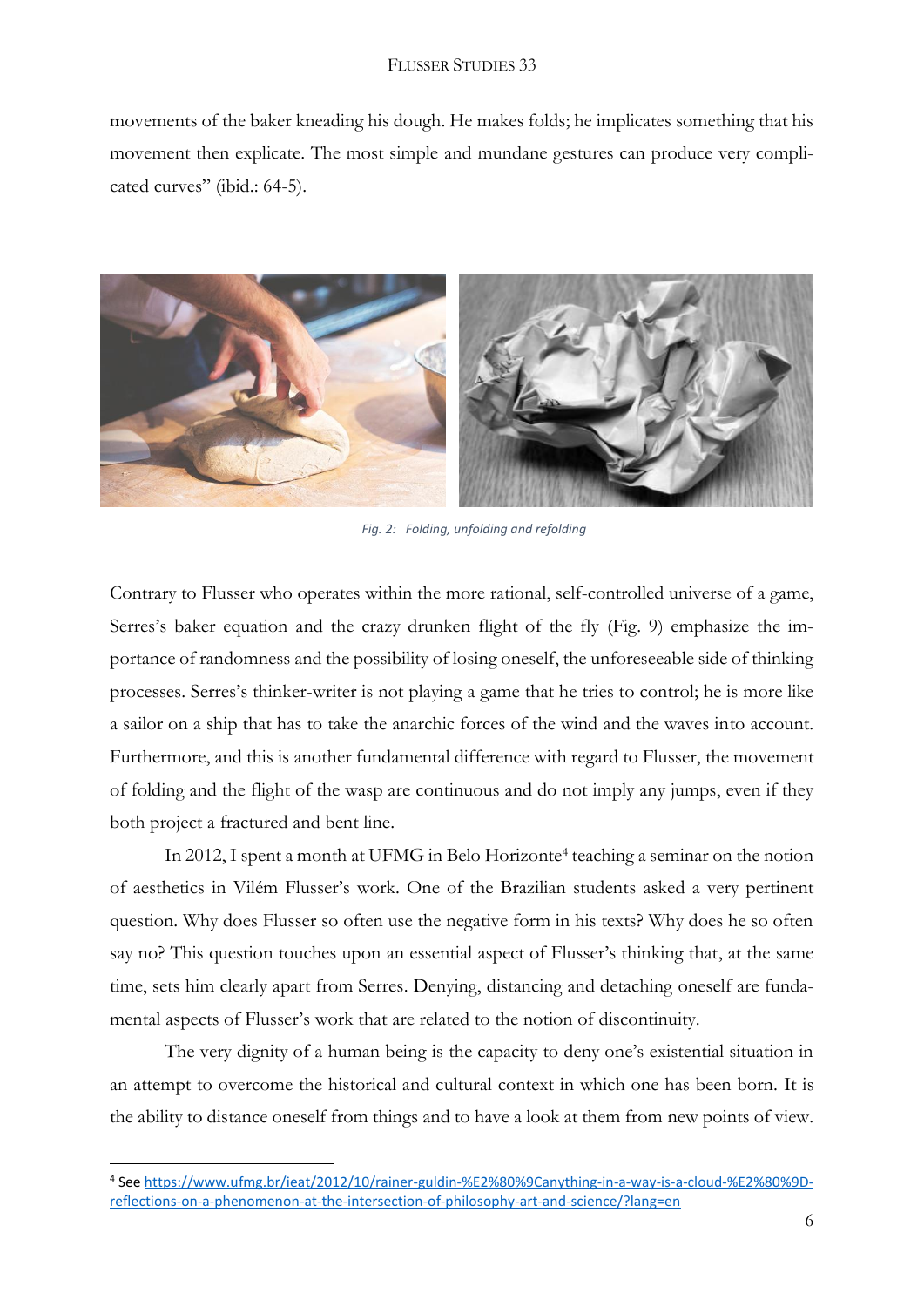Denial and distancing are directly linked to rupture and a discontinuous universe of separate worlds that can only be reunited and mended by jumping from one discreet point of view to another.



 *Fig. 3: The lateral expansion of the spiral*

One might interpret the idiosyncratic understanding of reality that underlies Flusser's thinking and writing as an elaboration of his early exile, of the painful loss of family, fatherland and friends, and the resulting rift that disrupted his life forever. Flusser inhabits an irrevocably and profoundly fractured world, whose pieces can never be joined together again, but whose unity can be temporarily achieved. It is a game that never ends and that has to be played over and over again.

Flusser's choice of the spatial metaphors of the circle and the spiral (Fig. 3) is based on his practice of self-translation and his view of the gesture of the photographer which are both defined by the discontinuity of jumping from one point of view to another, that is, by an idea of radical rupture that is absent in Serres's thinking.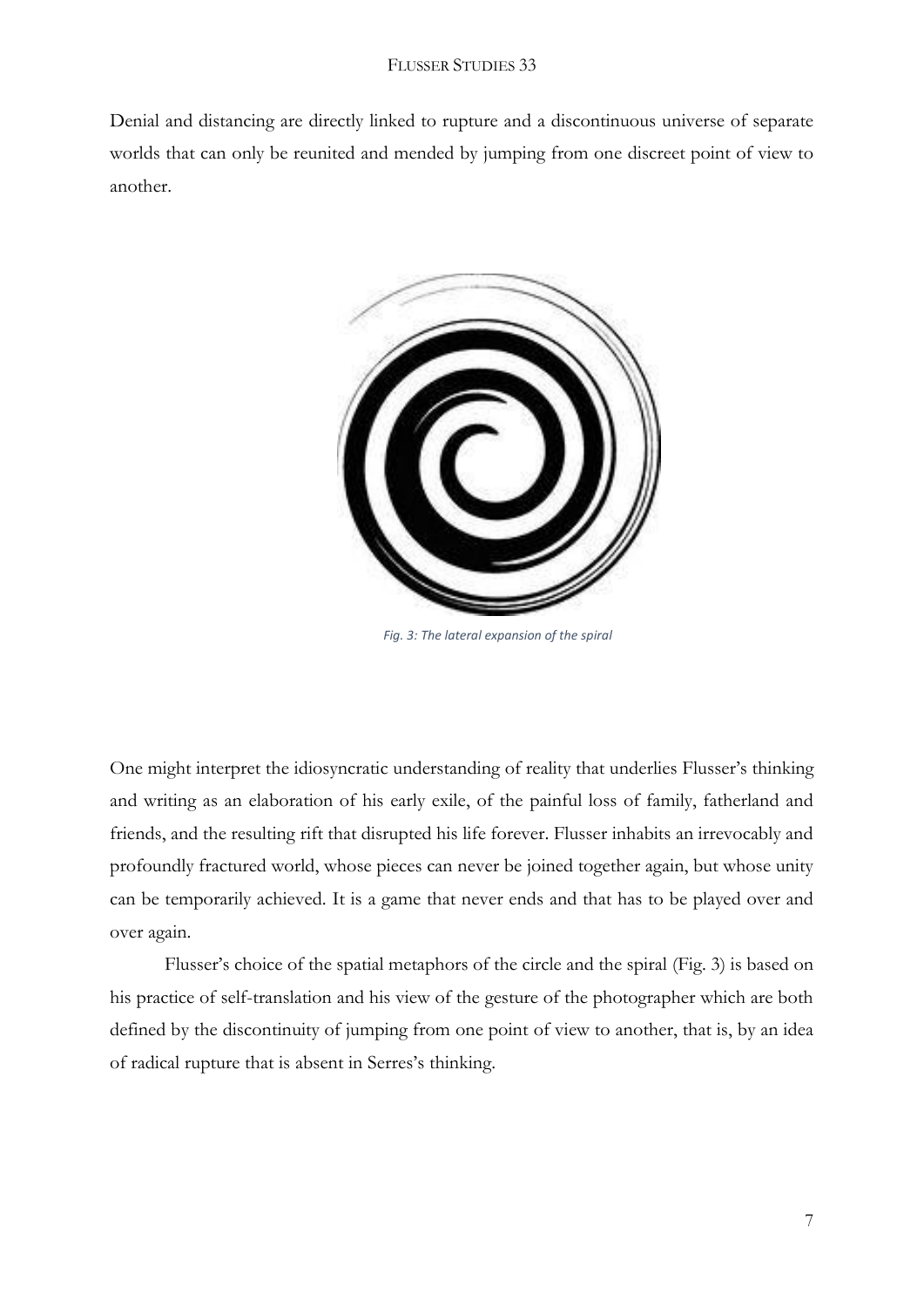

In Flusser's view, the different languages, the different point of views, the different stages of history, as well as the different codes and the different universes they inform, are positions separated by an abyss that has to be bridged each time one wants to connect them. It is profoundly wrong to want to choose or even defend a single point of view. All points of view are equally valid. Thinking means to experience as many points of view as possible, that is to jump from one to the other. Thinking is to consider the multitude and equality of the different perspectives on a specific object. One has to realize that it is not a question of taking up the best point of view, but to "collect" as many points of view as possible. The choice is therefore not qualitative but quantitative. However, pluralizing one's perspectives on the world by moving from one to the other, discovering their novelty and their multiple contradictory relationships to each other, also implies a new quality of thinking.

Ideology, on the other hand, means to choose one point of view over all others and to stick to it. Ideological thinking "contemplates the world from a single point of view and can therefore 'explain' it and try to 'change' it. The photographer, on the other hand, has numerous equal viewpoints at his disposal. His aim is therefore not to 'explain' the world, but to 'absorb' it, always from new points of view" (Flusser 1998:29, translation mine). In the German original, Flusser uses the verb *aufnehmen*, which means at the same time to incorporate and to take a picture revealing a link to the Brazilian principle of anthropophagy, which is central to Flusser's philosophy. As we shall see, Flusser's understanding of ideology echoes Serres's criticism of 'umbilical' thinking, to which I will come shortly.

*Fig. 4: The endless dance of translation and retranslation*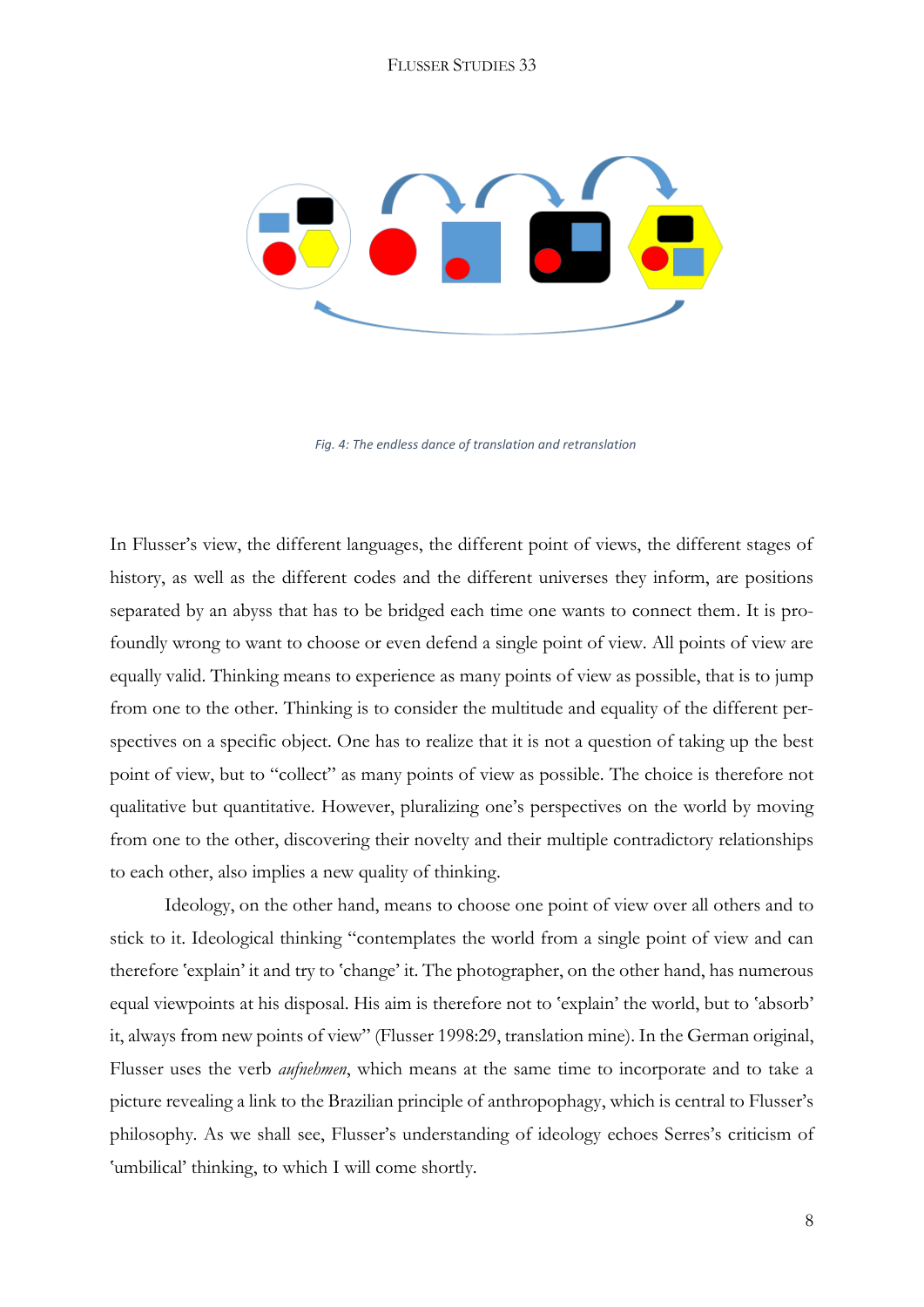

 *Fig. 5: Interacting concentric circles around a central core*

The circularity of the movement of thinking in Flusser's work is based on a few further assumptions. At the centre of the circle, there is not a specific unique worldview, but the object of the photographer or the subject matter of the writer. The same way that the photographer dances around the object, the self-translating writer moves in a circle, jumping from one language to another (Fig. 4), "cumulating" diverging points of view. To express this circular movement Flusser uses the German word *umschreiben*, to rewrite, which can also be read as *umschreiben*, to write around. This spiralling movement can be reversed at will. It expands laterally, incorporating more and more points of view.

The Jewish notion of Pilpul (Fig. 6) adds a further dimension to the circular movement, which emphasizes the equal validity of all points of view, but does not tell us anything about their relationship. Pilpul shows how non-discursive, non-linear and non-hierarchical thinking operates. It represents a possible model of multi-perspectival, multi-lingual thinking. The notion of Pilpul combines a central core with a series of surrounding centres that gravitate around it in concentric circles (Fig. 5). It is as a method of approaching a subject from as many points of view as possible making them interact, and above all, clash with each other. The different commentaries beleaguer the core of the page and are at the same time directed against each other. The page is a field of circling points of view that attract and repulse each other. The centre is surrounded by an inexhaustible swarm of points of view and can be perceived completely only if all these points of view have been exhausted. This, however, is not a possibility that is contemplated by Pilpul, since at the centre of this theological speculation resides the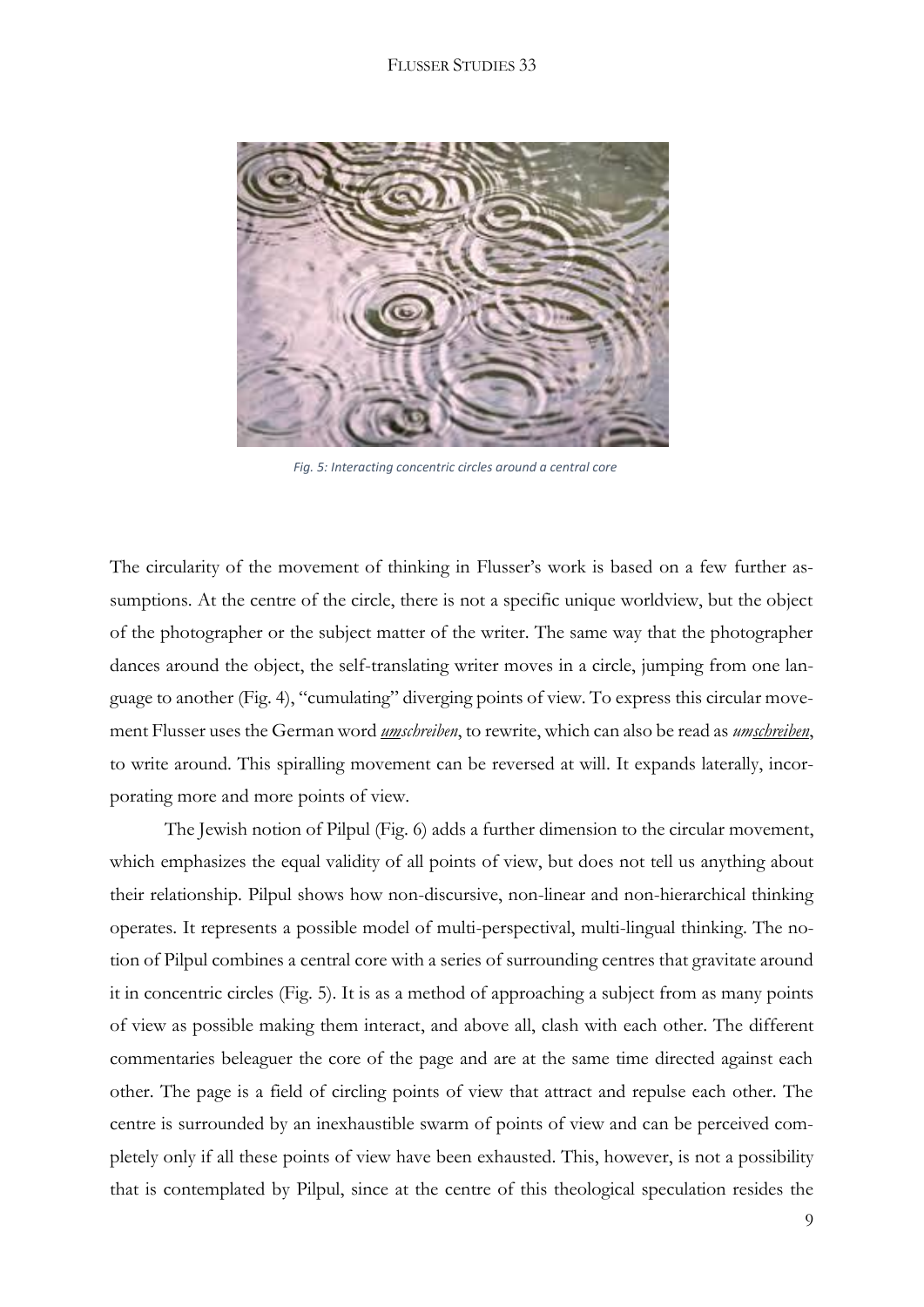inexhaustible Name of God. Truth is a limit that cannot be ultimately attained but only made more concrete by accumulating specific points of view. Pilpul seeks to identify contradictions as unanswerable. It runs up against the borders of the thinkable, not in order to demolish them, but to discover them.



*Fig. 6: The Babylonian Talmund and Pilpul*

Besides the wild flight of the wasp, which is difficult to follow, and nearly impossible to anticipate, Serres uses the metaphor of the ramble, a steady continuous movement full of sudden stops and bifurcations that sometimes leads back to the beginning. The emphasis, here, is less on circularity than on a constant hither and tither movement that tries to federate all the different positions with each other. These are not arranged in a circle around a significant centre but loosely scattered all over the landscape.

The French *randonnée* and the English *random* have the same origin. The *randonneur*, the wanderer, is a metaphor of the thinker-writer. He does not jump over crevices or abysses, but moves swiftly along. This random movement does not proceed in a special direction; it is careless, haphazard and quick. As Flusser, Serres describes the movement of thinking not only as surprising but also as fast. In the interview with Latour, Serres insists on this specific aspect, which is common to all federating thought processes.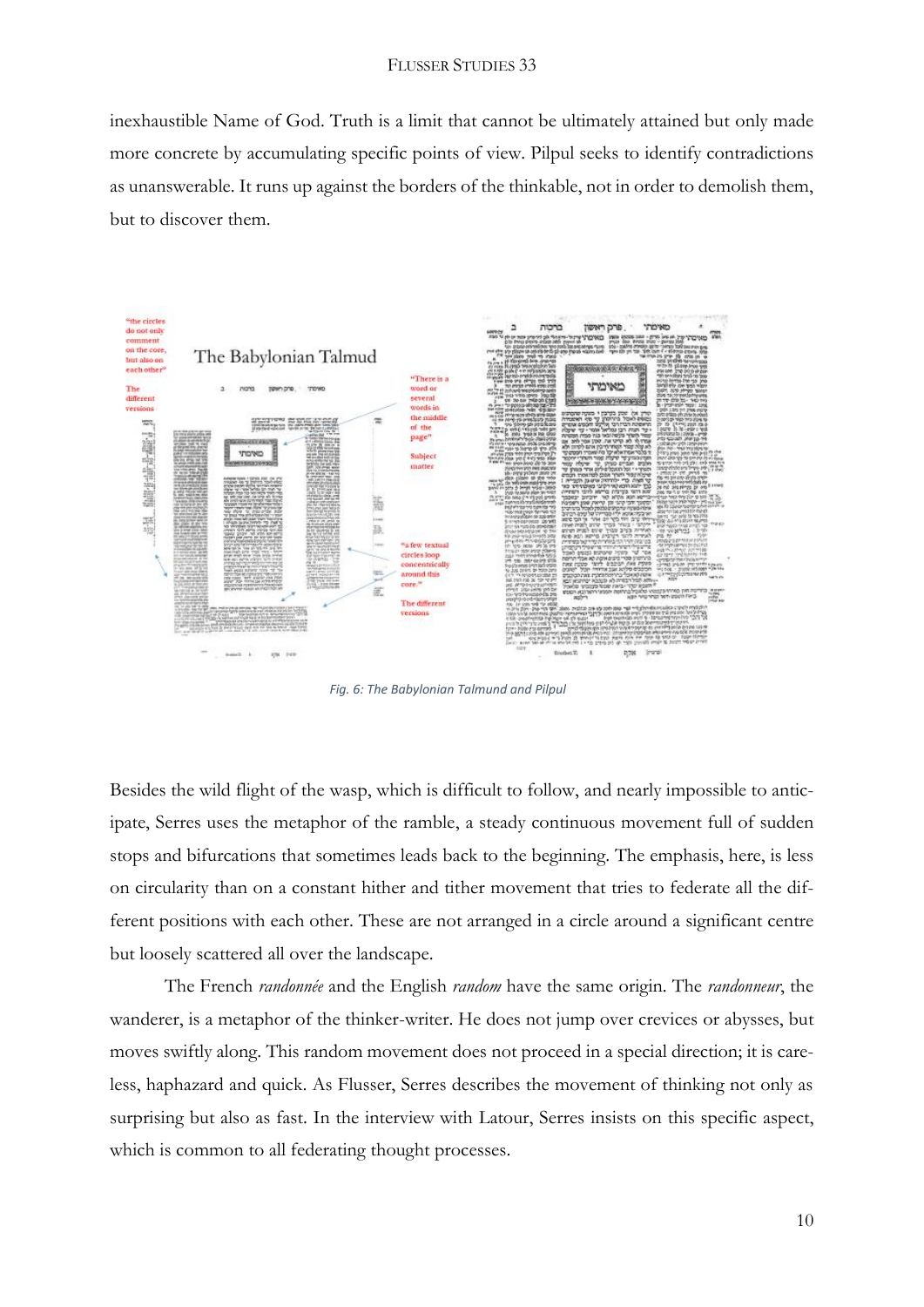

 *Fig. 7: Randonnée: An expanding web of relations (Watkin 2020:131)*

Contrary to Flusser, Serres's plurivocal, but not plurilingual, multiverse is characterized by a profound sense of continuity. Differences are only gradual. Discourses, disciplines and languages are not separated by an abyss but tend to overlap. Serres's philosophy is about constant inclusion. Instead of saying no, of stepping back, like Flusser who tries to disentangle himself from his attachments, to cut existing ties in order to create new ones, Serres welcomes and embraces the different discourses. He does not refuse any specific point of view, even if he profoundly disagrees with it, as is the case with the philosophies of Plato and Descartes. Serres does not deny but opposes by pluralizing, by showing that a specific point of view is only one possible way of looking at the world, and that there exist many other possible ways of interpreting reality. He aims at federation and inclusion rather than exclusion in view of a higher synthesis. His thinking looks for isomorphism, for overlapping strands casting shadows on each other, for plural truths. Philosophy has the job of federating, of bringing things together, it has a fundamentally synthesising function.

Serres opposes any unique privileged discipline that wants to explain all others by introducing it into a pluralistic view of the world. "Umbilical thinking", as he calls it, is the attempt to create a hierarchical system by reducing all possible points of view to a single privileged one. Serres and Flusser steer clear of linear and hierarchical thinking.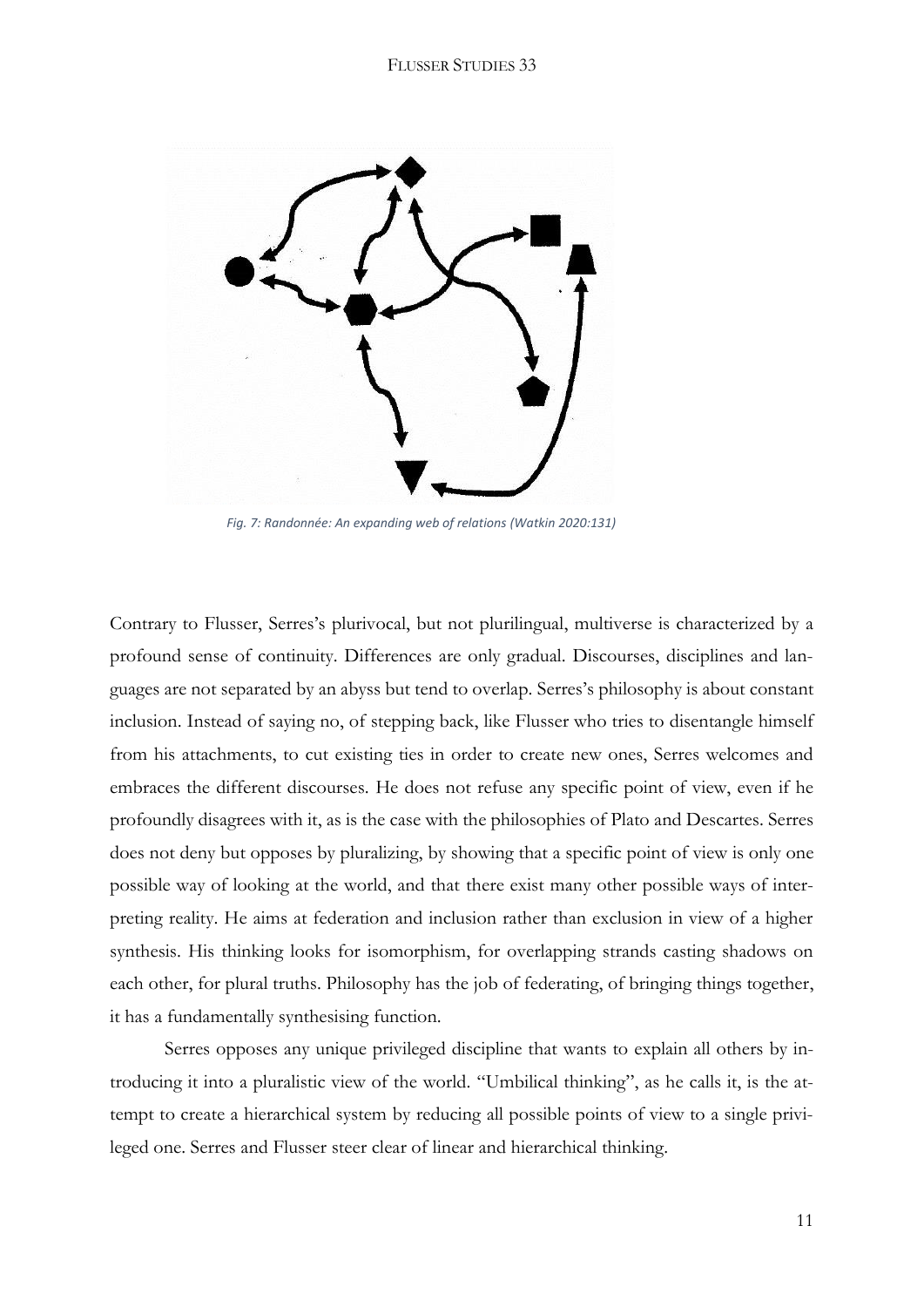There is, however, also a fundamental difference in the metaphors they use. Serres's spatial metaphor of umbilical thinking equates hierarchy with centeredness. The word *umbilical*, from the Latin *umbilicus*, means navel, but also centre. Because of this, Serres does not pick the circle or the spiral as spatial metaphors for the thinking process, but an open landscape populated by different discourses that he tries to reconcile looking for the invariant in variation.



 *Fig. 8: Federating different points of view through lateral translation (Watkin 2020:58)*

As shown before, Pilpul defines the relationship of the different perspectives to the core and to each other not only as a *miteinander*, as togetherness and attraction, as Serres would do, but also as a *gegeneinander*, as conflict and repulsion.

Umbilical thinking is not something that, once recognized, can be easily eradicated once and for all. It is a theoretical approach with a long tradition that still exercises a strong fascination of its own, which is sometimes difficult to fend off. In Flusser's case, one might detect two instances of umbilical thinking and this despite his assertions of discursive plurality. In the early phase of his work, language and linguistics temporarily assumed an umbilical role that strongly influenced his thinking. Communication and information theory took over in the course of the 1960s and 1970s. Flusser's reflections on art and photography of the 1980s have also been conceived and written within this specific theoretical universe.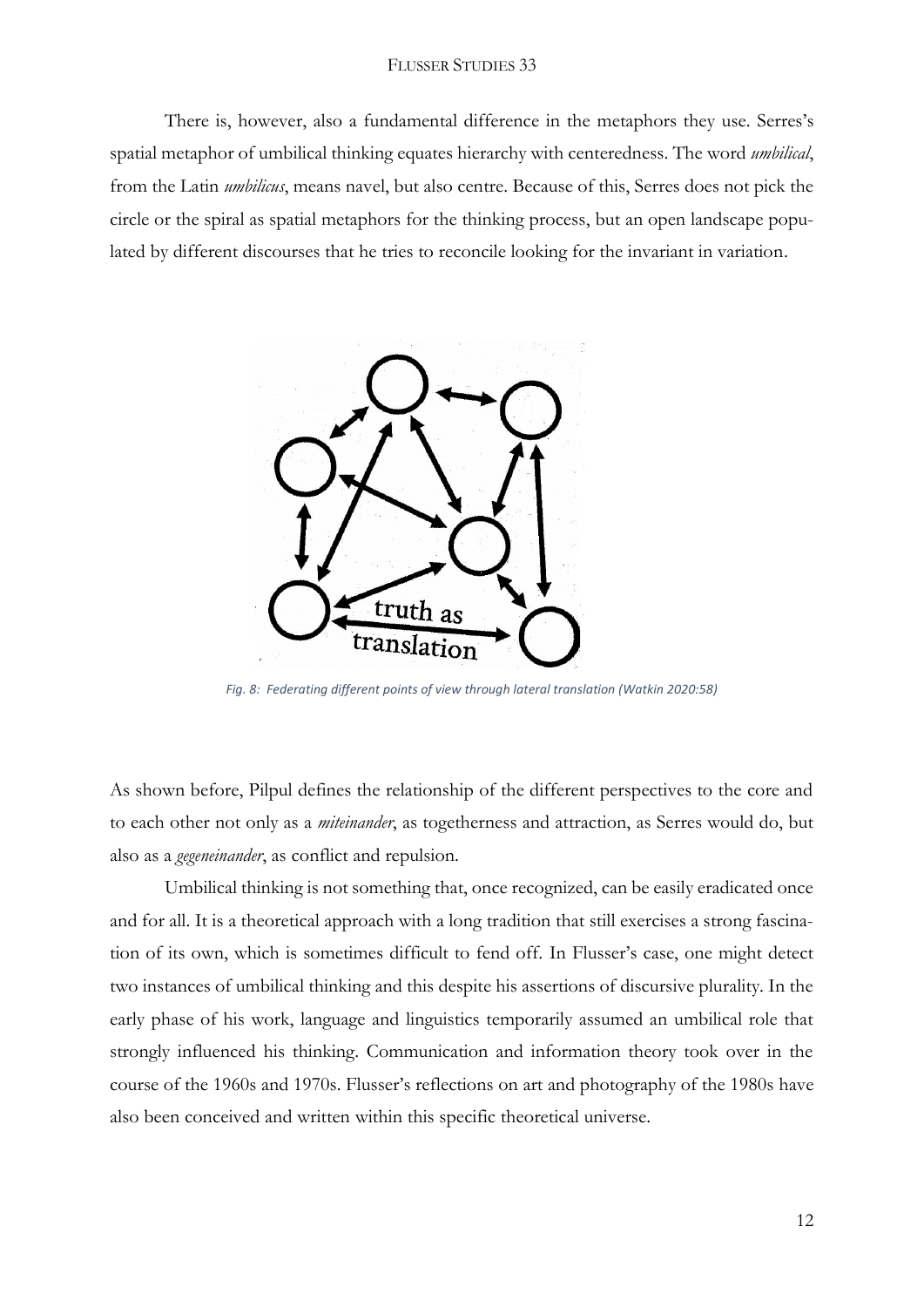## **Synthesis**

Both Flusser's and Serres's notions of pluralism do not lead to fragmentation or a complete denial of any possible overarching unity, but project a possible synthesis. The fundamental difference between the two philosophers lies in the fact that for Flusser this synthesis is the result of an intellectual effort (see also Guldin 2020). It is a transitory, shaky construction endangered by entropy that can be superseded any time through the addition of new points of view. Contrary to Serres, however, it has a greater level of integration through the central subject around which the different positions and point of views gravitate and from which they are ultimately dependent.

To be better illustrate Flusser's notion of synthesis, I would like to introduce an example from the essay "Vom Zelten" (About Tent Camping), in which Flusser compares sedentary and nomadic lifestyles from the point of view of cooking. Sedentary cultures grow grass and feed on seeds (for instance in the form of a pizza), nomadic cultures breed goats and use their milk (for instance in the form of cheese). "Pizza can be easily eaten together with parmigiano cheese, but there cannot be a synthesis between people living in houses and people living in tents. These two ways of life are not congruent with each other (Es sind nicht zur Deckung zu bringende Daseinsformen)" (Flusser unpublished typescript:2, my translation). Synthesis, thus, implies congruence and overlapping. This is not the case with Serres who stresses randomness and absence of total control. It is a decentralising structure that emerges as the cumulative effect of isomorphic correspondences between different models. This structure is not another interpretative model, but the invariant arising out of multiple variations.

Flusser's view of synthesis is best exemplified by the page of the Babylon Talmud with its central core and the many expanding multilingual comments that surround it. This spatial setup is also a metaphor for the final version of any sequence of self-translation acts. The final version is a textual palimpsest that cumulates all earlier conflicting versions, but it can always be translated into another language adding further layers of meaning.

Flusser's synthesis is an expression of human frailty and the inability to reach any final point. His notion of rupture denies any continuity between nature and culture, between the individual and the world in which he or she lives and views all human efforts as creative attempts that are, however, ultimately doomed to failure in a world governed by entropy and death.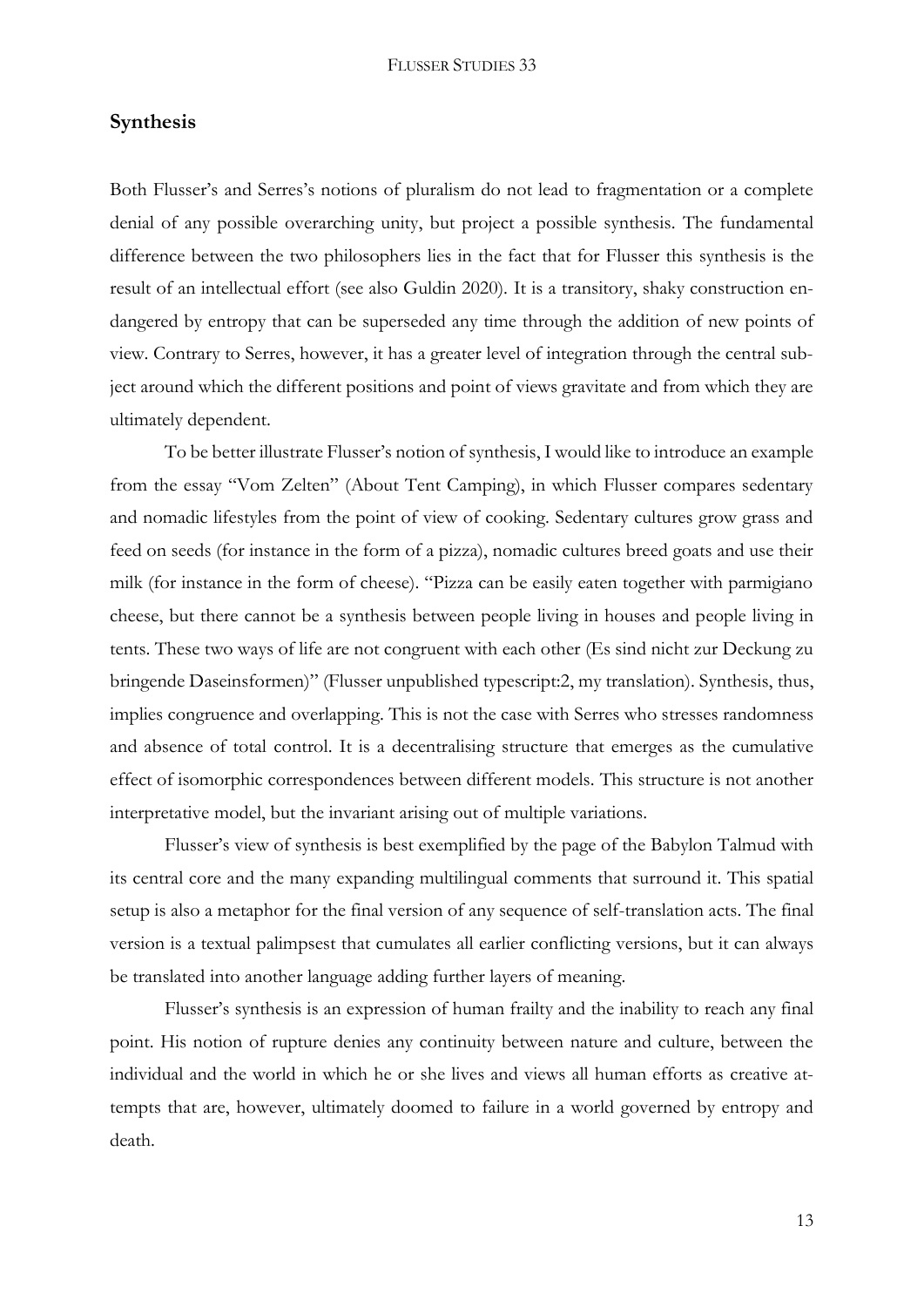In this respect, Serres's vision of synthesis has a more promising, reconciling side to it that is based on a notion of continuity and gradual change embracing human culture as a whole, the history of the world, mineral, vegetal, animal and human life, as well as the circulation of water, wind, blood and information. Nature and culture are not separated, but include each other.

The best synthesis "takes place on a field of maximal differences striped like a zebra or a tiger, knotted, mixed together – a harlequin's cape. If not, the synthesis is merely the repetition of a slogan." (Serres & Latour 1995:91) Instead of an origin or a unique principle of interpretation, Serres posits a cluster of differentiated but organized relations. In the interview, Latour opposes synthesis to system. "Yes. Synthesis, in this case, is differentiated from system or even from a methodological unity. A cluster of … relations becomes a body" (ibid.:101). These relations are "ways of *moving* from place to place, or of *wandering*" (ibid.:103, emphasis mine).

These different movements of thought and the diverging notions of synthesis that go with them are mirrored in the way Flusser and Serres write their books.



 *Fig 9: The Crazy Flight of a Wasp (Jonas Etter, Expected Landing Point 2014)*

Serres does not want to write books, but keeps writing until a book structure emerges from the process. This is best exemplified in "Randonnées", the second part of his *Éloge de la philosophie en langue française* (Serres 2014). The text freely moves back and forth in time from the 17th century to the present, and covers the most disparate geographical sites, wavers between phi-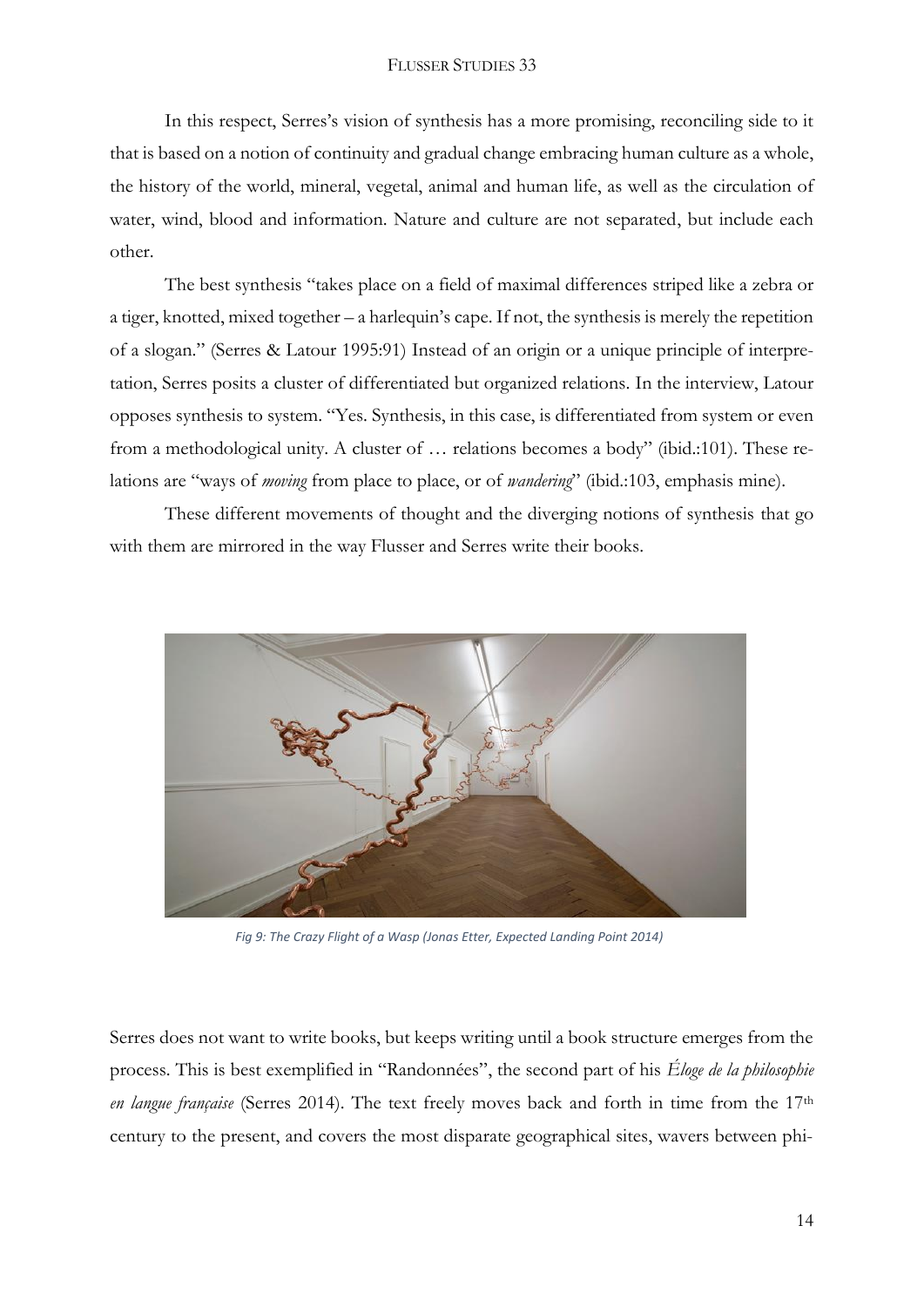losophy, the natural sciences, literature, mathematics and geometry. It is a free-floating peregrination from Descartes to Leibniz, Charles Peguy and Henri Poincaré, and from Monet to Bergson that combines different subjects in a way that Flusser's texts, despite their combination of the most disparate elements, never do. At a certain point, the narrator asks the reader if he or she has discovered the secret plan according to which the book is structured. The flight of the wasp, which is mentioned several times in the book, can provide an answer.

As a continuous but fractured, zigzagging, horizontal and vertical movement, it implies both order and disorder, control and lack of control. A fly, as Serres explains, keeps coming back to the same spot. It hits the same windowpane each time in a different place, at a different angle and varying speed, always coming from a different direction. Similarly, Serres's book combines a forward and backward motion that introduces difference through repetition. Watkin describes Serres's overall oeuvre in terms remindful of Flusser. "We would do well to understand Serres's works as a swirling vortex, with material circulating, appearing and reappearing in different combinations, at different depths and speeds" (Watkin 2020:207).

Flusser's writing follows a completely different logic. It is not based on an underlying continuity of writing and thematic isomorphism, but the creation of single separate essays that can become book chapters in the end. Each chapter discusses a specific aspect of the same central subject. The different, disconnected points of view are linked by the common subject they circle around. *Die Schrift*, for instance, is an accumulation of perspectives on the future of writing. In *Post-History*, Flusser started out with a series of essays, each about four pages long. This allowed for a loose thematic structuring, circumventing a simple linear outline from the outset. As Flusser puts it: The ribbon, on which the single pearls are threaded, remains undefined and is only tied together in the very end. Moving along the ribbon, the reader has to jump each time he reaches a new chapter. In the last chapter of *Natural:Mind*, Flusser comments upon the relationship between the single essays and the whole book. "The essays in this book … can stand alone, under their own weight. And when they do not, they fail as essays" (Flusser 2013:119). The essays do not form a discursive sequence. "It is as if the beginnings of the essays had been hung in a disciplined fashion onto a discursive clothesline and as if the ends of the essays were waving disorderly in the wind that blows from stubborn and indomitable concrete experience (ibid.:135).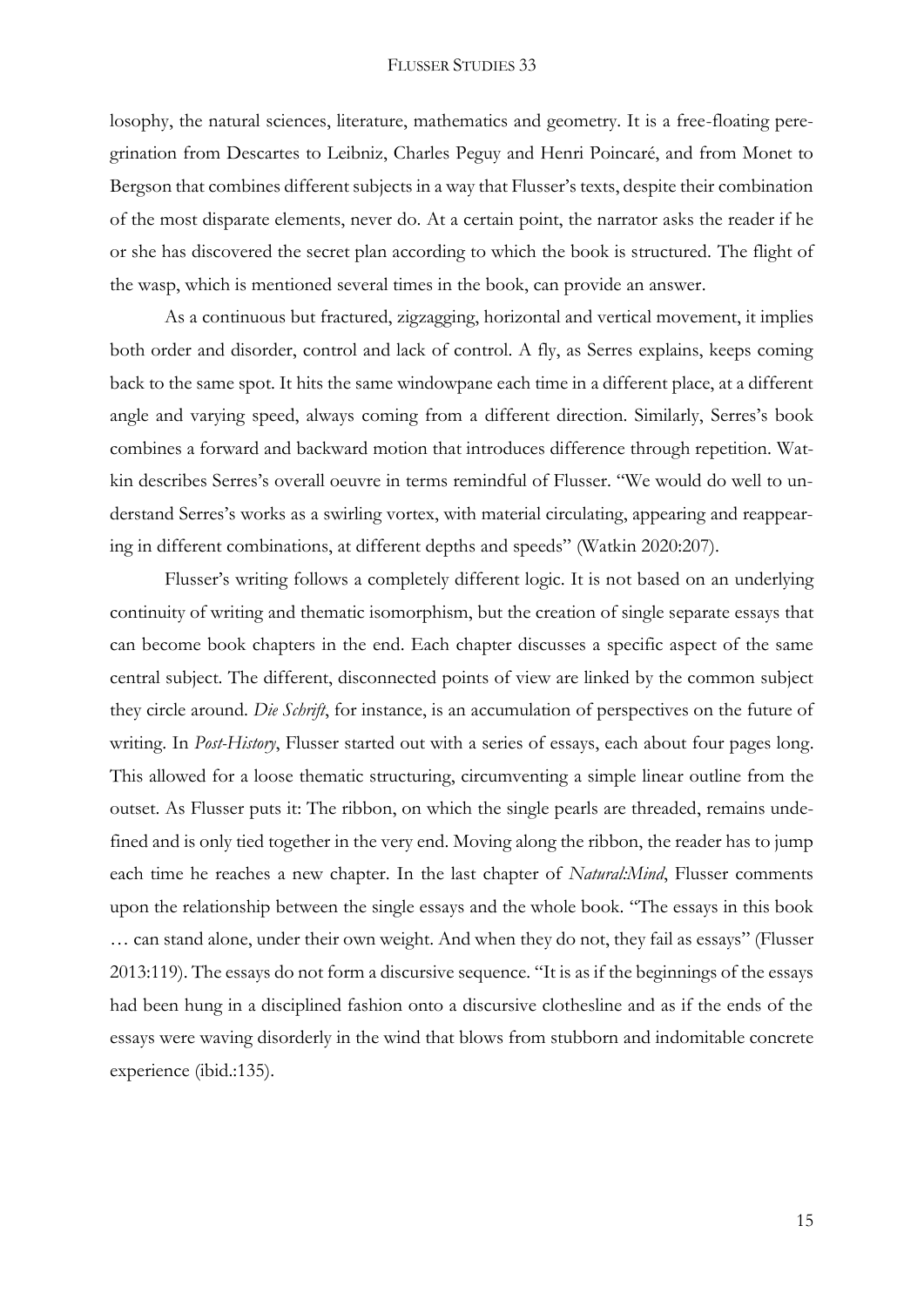## **Conclusion**

To conclude let me briefly sum up the main points. By using Serres's philosophy as a backdrop, one can bring some of the main features of Flusser's thinking into prominence. The comparison has shown both convergences and divergences. Flusser's and Serres's thinking is non-linear, non-hierarchic and always open-ended, a proliferation of fixed points to infinity. For both thinkers, these different points of view are equally valid. However, despite their pluralist epistemology, they do not reject the notion of an overarching synthesis. Serres wants to include and federate discourses. He does not deny, but opposes by pluralization. A synthesis emerges as an invariant structure from the variation of different models. This structure is not umbilical, but an empty account of isomorphically related moves, not a straight path as in Descartes, but a random excursion that results in a network of multilinear reasoning. Flusser, on the other hand, circles around his subject jumping from perspective to perspective. The ensuing synthesis cumulates points of view that often radically differ from each other. It is a frail and transient construction of conflicting standpoints. Flusser's synthesis combines the centripetal force of the central core with the centrifugal conflictual tendencies of the single perspectives. The most fundamental difference between the two philosophers that informs all other notions is that between continuity and discontinuity.

## **References**

- Cramer, Friedrich (1989): Chaos und Ordnung. Die komplexe Struktur des Lebendigen, Stuttgart, Deutsche Verlags-Anstalt.
- Flusser, Vilém (2020): Nomaden, in Kulturendialog mit Vilém Flusser, ed. by Rodrigo Duarte und Thomas Friedrich, Berlin 2020: 137-160.
- Flusser, Vilém (2013): Natural:Mind. Minneapolis: Univocal
- Flusser, Vilém (2009): Kommunikologie weiter denken. Die Bochumer Vorlesungen, Frankfurt am Main, Fischer Verlag.
- Flusser, Vilém (1998): Standpunkte. Texte zur Fotografie. Göttingen: European Photography.
- Flusser, Vilém (1987): "On Edmund Husserl", in: Review of Czech Jews, n° 4, vol. 1: 91-100.
- Flusser, Vilém, "Vom Zelten", unpublished typescript.
- Guldin, Rainer (2022): On Synthesis and Synthetic Reality. Post/Modernism in Vilém Flusser's Thinking, in Understanding Flusser, Understanding Modernism, ed. by A. Jaffe et. al., Bloomsbury, New York and London: 198-205.
- Guldin, Rainer (2020): "Eine Wolke von Zukunft": Zur nubigenen Einbildungskraft in Vilém Flussers Werk, in *Flusser Studies* 29 [https://www.flusserstudies.net/sites/www.flusserstudies.net/files/media/attachments/guldin](https://www.flusserstudies.net/sites/www.flusserstudies.net/files/media/attachments/guldin-zur-nubigenen-einbildungskraft.pdf)[zur-nubigenen-einbildungskraft.pdf](https://www.flusserstudies.net/sites/www.flusserstudies.net/files/media/attachments/guldin-zur-nubigenen-einbildungskraft.pdf)
- Guldin, Rainer (2009): "Wolkenformationen […] aus dem Dunst der Möglichkeiten. Zur nubigenen Einbildungskraft, Flusser Lecture, Walther König, Cologne.